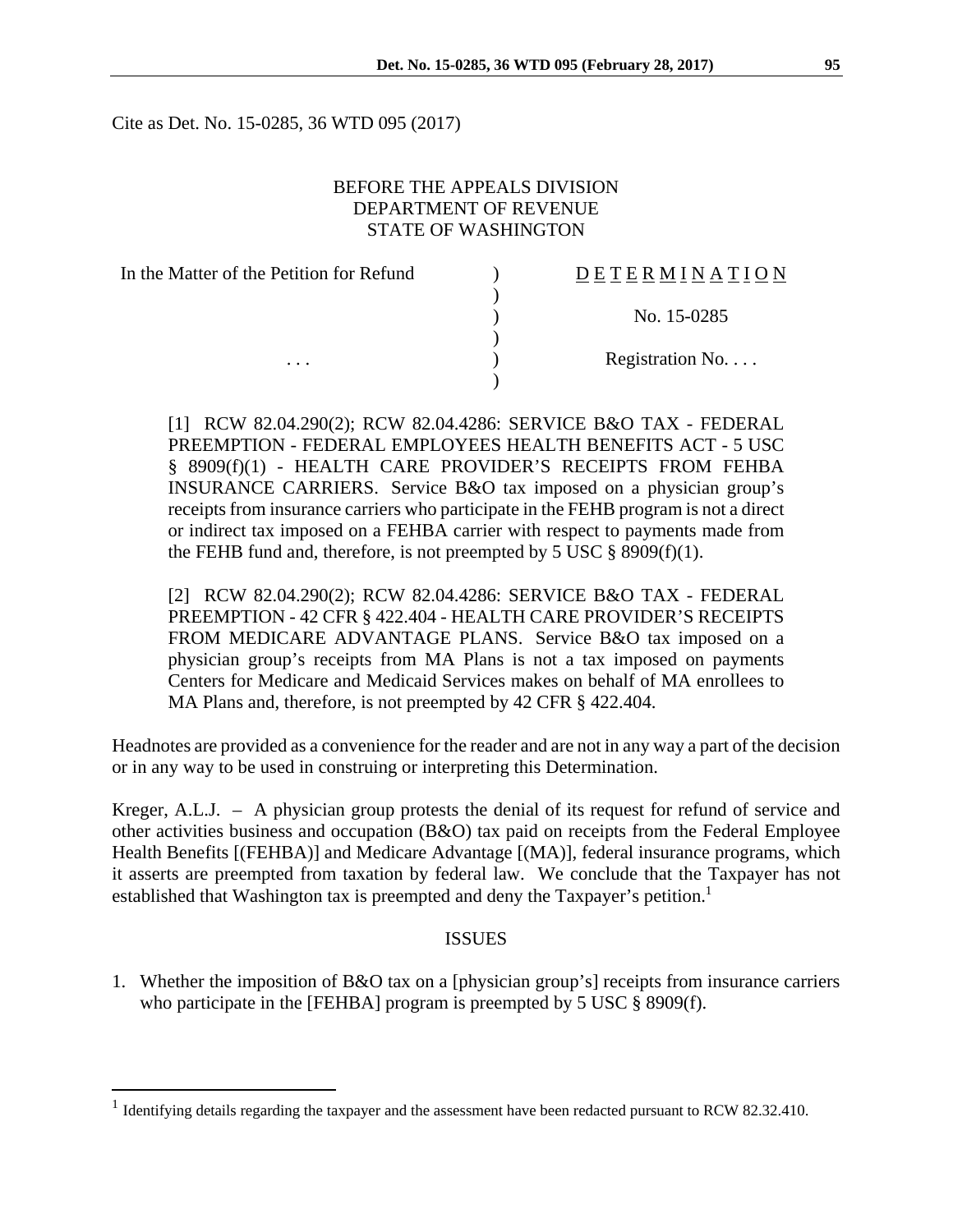2. Whether the imposition of B&O tax on a [physician group's] receipts from insurance carriers who participate in the [MA] program is preempted by 42 CFR § 422.404.

#### FINDINGS OF FACT

[Taxpayer] is a Washington corporation engaged in the business of providing outpatient primary and specialty healthcare services to patients in . . . Washington. The Taxpayer serves patients carrying health insurance through a variety of insurance companies, including patients who are covered by the [FEHBA] program or one of the [MA] programs. For the period at issue, the Taxpayer remitted service and other activities (Service) B&O tax on these receipts.

The Taxpayer submitted a refund request seeking a refund of the Service B&O tax paid on receipts from patients covered by FEHBA and MA insurance for the period of December 1, 2008, through December 31, 2011 (Refund Period), in the amount of  $\$\ldots$ . The basis for Taxpayer's claims is that the Taxpayer is not subject to Washington's B&O taxes under the federal preemption doctrine on payments it receives from these federally-funded healthcare plans. The Audit Division of the Department of Revenue (Department) denied the refund request because the Taxpayer failed to [establish] that [it] was a qualifying insurance carrier or received payments directly from the federal insurance programs. The Taxpayer timely appealed the denial of the refund request.

The [FEHBA]establishes a comprehensive program of health insurance for civilian employees of the federal government, their dependents, and federal retirees. 5 USC § 8901, *et seq*. FEHBA authorizes the Office of Personnel Management to contract with private insurance carriers to offer federal employees an array of health care plans. 5 USC § 8902(a). To purchase insurance under a FEHBA plan, enrollees make payments, matched by contributions from the federal government, into a specifically designated account in the United State Treasury, entitled the Federal Employees Health Benefits Fund (the FEHB Fund). 5 USC §§ 8906, 8909. The selected insurance carriers then pay the Taxpayer by drawing against the FEHB Fund to pay for covered health care benefits. *Id.*; *see also* 48 CFR § 1632.170(b). The Taxpayer does not provide group insurance policies or similar arrangements, but rather is compensated for services to insured patients by the insurance carrier providing the FEHBA coverage.

[MA] is a type of Medicare health plan under which the federal government pays a private insurance company to take over coverage for a Medicare eligible individual. The private insurance company contracts with the Centers for Medicare and Medicaid Services (CMS), a federal agency, to provide Medicare benefits. *See* 42 CFR § 422.2. The Taxpayer does not receive any payments from CMS or other Medicare funds; rather, the Taxpayer receives payments from participating MA plan insurance companies for health services provided to patients who are enrollees in the applicable MA plan.

Taxpayer received payments from insurance carriers under these federal programs above during the Refund Period. The Taxpayer asserts that the Service B&O tax is a prohibited indirect tax of payments made from the FEHB fund and is also a prohibited "other similar assessment" under 42 CFR § 422.404 for the MA payments.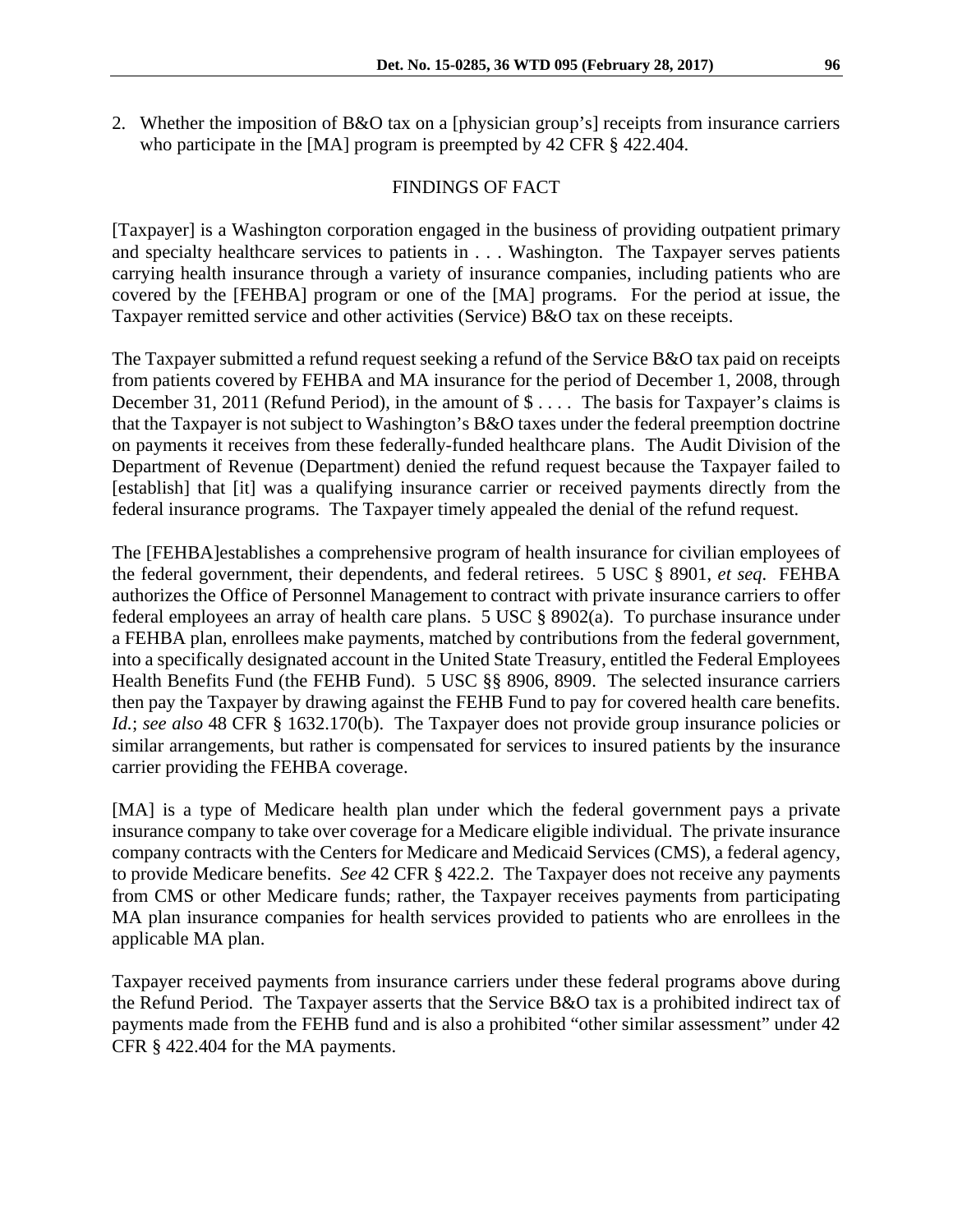### ANALYSIS

RCW 82.04.220 imposes the B&O tax "for the act or privilege of engaging in business activities." Persons, such as the taxpayer, who are engaged in a service business or business that is not specifically taxed under another B&O tax classification are generally required to pay B&O tax under RCW 82.04.290(2) measured by the "gross income of the business."

Pursuant to the Supremacy Clause, U.S. CONST., ART. VI., cl.2, federal law can preempt state law through: (1) express preemption; (2) field preemption (sometimes referred to as complete preemption); and (3) conflict preemption. *Int'l Paper Co. v. Ouellette*, 479 U.S. 481, 491, 107 S.Ct. 805 (1987). Express preemption exists where Congress enacts an explicit statutory command that state law be displaced. *Morales v. Trans World Airlines, Inc.*, 504 U.S. 374, 382, 112 S.Ct. 2031 (1992). Absent explicit preemptive text, preemption may be inferred based on field or conflict preemption, both of which require us to [infer] Congress' intent from the statute's structure and purpose. *FMC Corp. v. Holliday*, 498 U.S. 52, 56-57, 111 S.Ct. 403 (1990).

When considering preemption, no matter which type, "[t]he purpose of Congress is the ultimate touchstone." *Cipollene v. Liggett Group, Inc.*, 505 U.S. 504, 516, 112 S.Ct. 2608 (1992); *New York State Conference of Blue Cross & Blue Shield Plans v. Travelers Ins. Co.*, 514 U.S. 645, 655, 115 S.Ct. 1671 (1995). In order to avoid an unintended encroachment on state authority, the Supreme Court has made clear that when interpreting a federal statute, courts should be reluctant to find preemption. *CSX Transportation v. Easterwood*, 507 U.S. 658, 662-64, 113 S.Ct. 1671 (1995); *Travelers*, 514 U.S. at 654. Evidence of pre-emptive purpose is sought in the text and structure of the statute at issue. *Shaw v. Delta Air Lines, Inc.*, 463 U.S. 85, 95, 103 S.Ct. 2890 (1983). "If the statute contains an express pre-emption clause, the task of statutory construction must in the first instance focus on the plain wording of the clause, which necessarily contains the best evidence of Congress' pre-emptive intent." *CSX*, 507 U.S. at 664.

. . . The preemption provisions for the applicable federal programs are addressed below.

## 1. FEHBA Coverage:

FEHBA contains the following preemption provision forbidding states from taxing health insurance carriers with respect to payments made to them from the FEHB Fund:

No tax, fee, or other monetary payment may be imposed, directly or indirectly, on a carrier or an underwriting or plan administration subcontractor of an approved health benefits plan by any State, . . . with respect to any payment made from the [FEHB] Fund.

5 USC § 8909(f)(1)(emphasis added). FEHBA defines a "carrier" as:

[A] voluntary association, corporation, partnership, or other nongovernmental organization which is lawfully engaged in providing, paying for, or reimbursing the cost of, health services under group insurance policies or contracts, medical or hospital service agreements, membership or subscription contracts, or similar group arrangements, in consideration of premiums or other periodic charges payable to the carrier, including a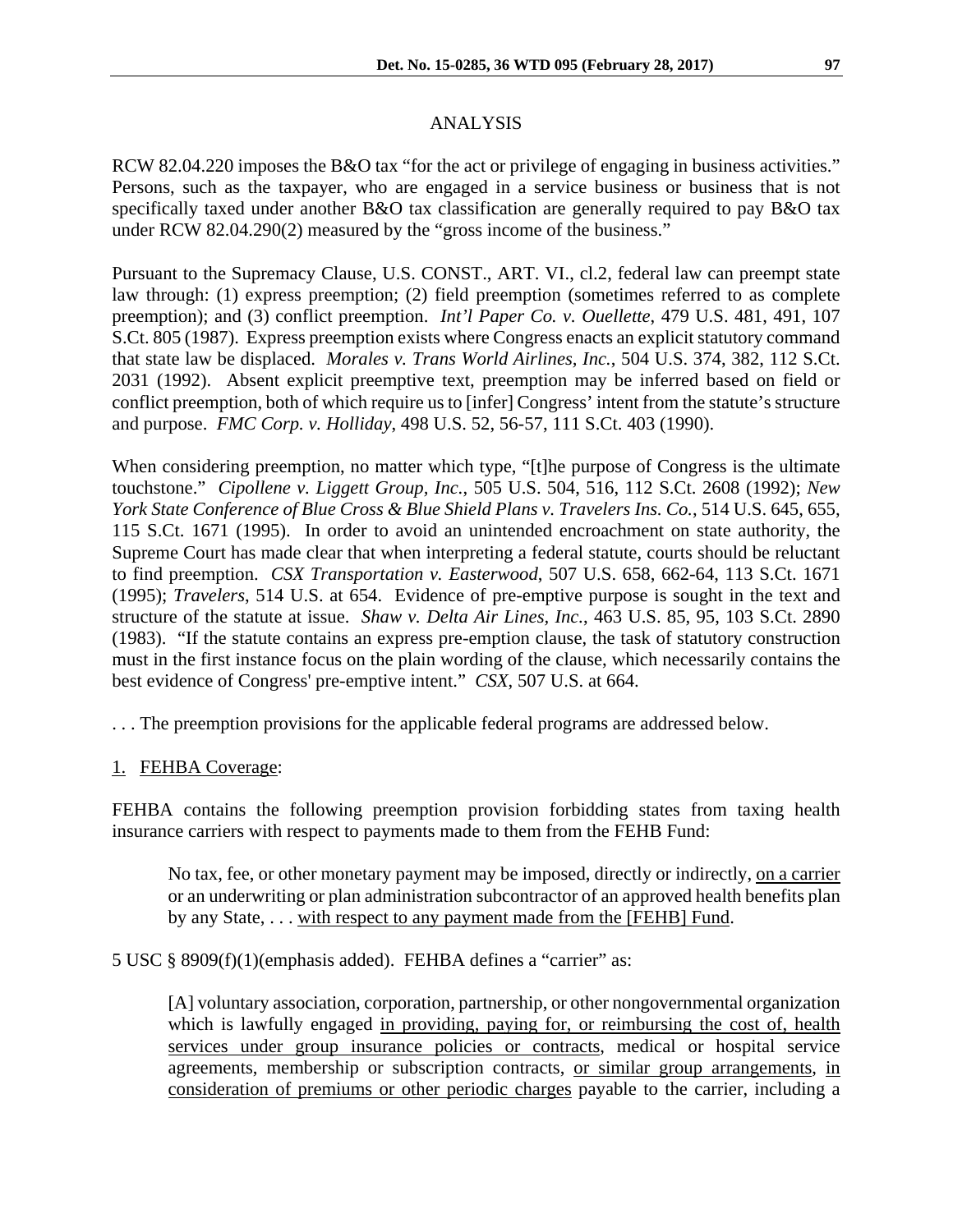health benefits plan duly sponsored or underwritten by an employee organization and an association of organizations or other entities described in this paragraph sponsoring a health benefits plan.

5 USC § 8901(7) (emphasis added).

The Washington Court of Appeals reviewed the FEHBA preemption provision cited above in relation to Seattle's B&O tax in *Group Health Cooperative v. City of Seattle*, 146 Wn. App. 80, 189 P.3d 216 (2008). The court set forth the established requirements to invoke [FEHBA] preemption:

[Thus, "under section] 8909(f)(1), state regulation is preempted if it is (1) a state or local tax, fee, or other monetary payment; (2) imposed directly or indirectly on a carrier; and (3) with respect to payments made from the [FEHB Fund]." *Health Maint. Org. of N.N., Inc. v. Whitman*, 72 F.3d 1123, 1128 (3d Cir. 1995).

*Group Health*, 146 Wn. App. at 94 (bracketed term ours).

In that case, Group Health Cooperative, a health maintenance organization (HMO), received premium payments from its patient members in exchange for health services, and received premium payments made by the federal government from the FEHB Fund for those patients that are covered by the FEHBA program. *Id.* at 83-84. The court held that Group Health was a *carrier*, as defined by the FEHBA, that contracted with the federal government to provide health care coverage in exchange for payments from the FEHB Fund; therefore, the court concluded that 5 USC § 8909(f)(1) preempted the city's imposition of B&O tax on Group Health's receipts from the FEHB Fund. *Group Health*, 146 Wn. App. at 95-96.

The Taxpayer here is not [a] carrier, but rather argues that imposing the B&O tax on the amounts it receives for patients with FEHBA coverage is an indirect tax on payments made from the FEHB Fund to the carriers who pay the Taxpayer and thus should be preempted. However, as we noted in Det. No. 13-0241, 33 WTD 354 (2014), [courts have rejected that argument]:

Arguments based on similar economic pass-through theories were made by the federal government in *United States v. West Virginia*, 339 F.3d 212 (4th Cir. 1995) [(*West Virginia*)], and more recently by a medical products retailer in *Mobility Medical, Inc. v. Mississippi Dep't of Revenue*, No. 2011-CA-01780-SCT, 2013 WL 246684 (Miss. Sup. Ct., June 6, 2013) [119 So.2d 1002 (Miss. 2013)] [(*Mobility Medical*)]. The courts in both cases held that taxing the gross income of a business that receives payments from a FEHBA carrier was not an indirect imposition of a tax on a FEHBA carrier with respect to payments from the FEHB Fund. *West Virginia*, 339 F.3d at 218-219; *Mobility Medical*, [119 So.2d at 1002] 2013 WL 246684, at \*2.

33 WTD 354 continues on to discuss the *West Virginia* case in greater detail, noting that the [Fourth] Circuit stated that even though the health care providers could pass the economic cost of the tax to the insurance carriers, this did not constitute a prohibited indirect imposition of tax on the insurance carriers, because the incidence of the state gross receipts tax fell on the providers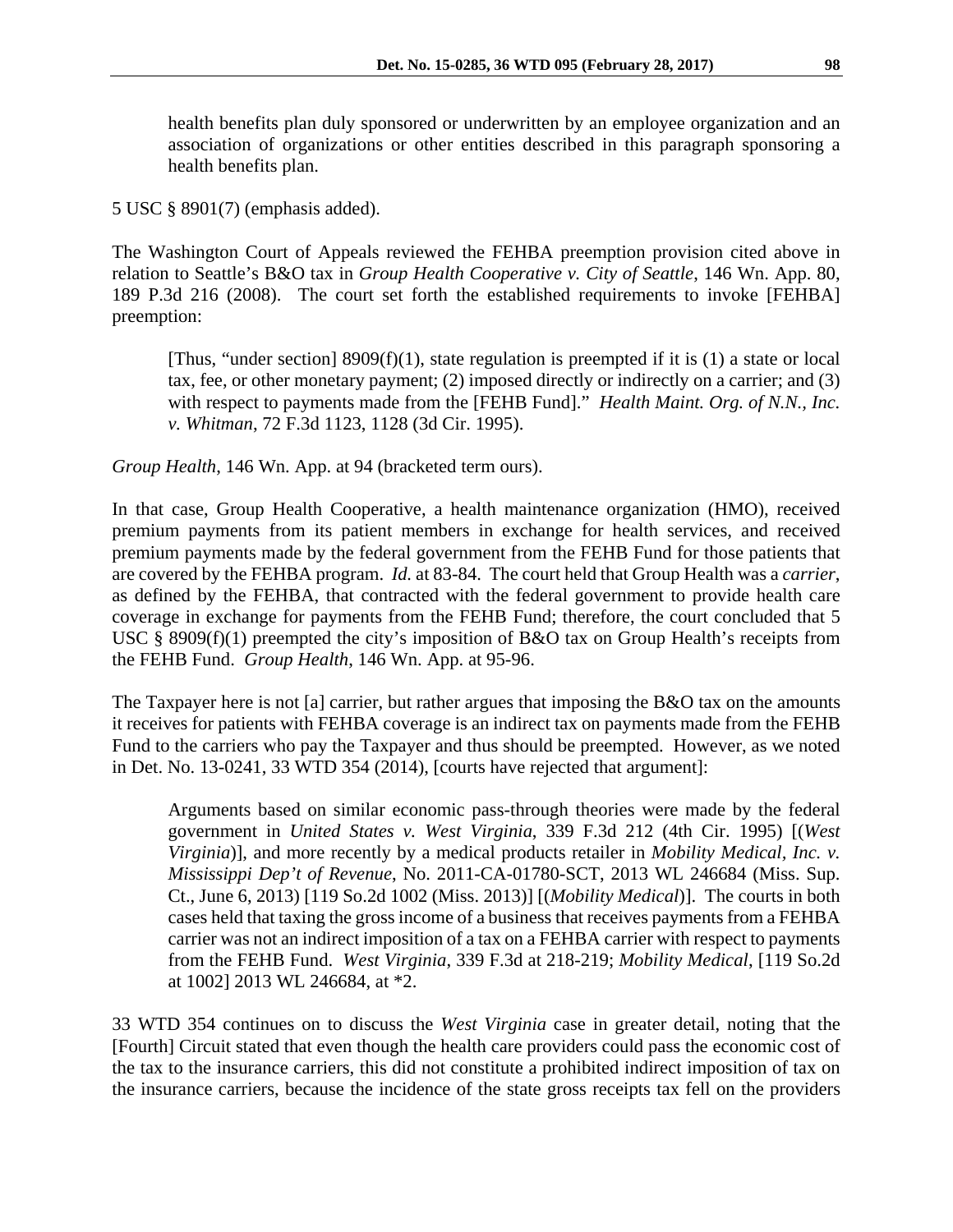alone. *West Virginia*, 339 F.3d at 218-219. The Taxpayer asserts that this line of reasoning should not apply to the Washington B&O tax because the B&O tax is intended to be part of the taxpayer business overhead, citing RCW 82.04.500. That is, because the B&O tax is incorporated into the amounts that the Taxpayer charges its patients, which is paid by the insurance companies paying for the patient's treatment using FEHB Fund receipts, the cost of these taxes [is] included in the service charges and represents an indirect imposition of state tax on the FEHBA plans.

We disagree . . . . The discussion of *West Virginia* in 33 WTD 354 notes that the possibility that gross receipts tax could be included in charges to the FEHBA carrier is not the same as an indirect imposition of a tax. This supports the pertinent holding from the *West Virginia* case that taxing the gross income of a business that receives payments from a FEHBA carrier is not an indirect imposition of tax on the FEHBA carrier.

33 WTD 354 then goes on to discuss *Mobility Medical* in greater detail, noting that:

The Mississippi Supreme Court also refused to equate a potential economic pass-through of costs to an indirect tax on FEHBA carriers in *Mobility Medical, Inc. v. Mississippi Dep't of Revenue*, 119 So. 2d 1002 (2013). Mobility Medical, a medical products retailer, asserted that FEHBA preempted Mississippi's gross receipts tax on its revenues from FEHBA carriers because any state tax that *might* result in an increase in costs for the FEHB Fund is an indirect tax. *Mobility Medical*, 119 So. 2d, at 1004-1005. The court held that nothing in the Mississippi tax law requires the retailer to pass on the tax (or any of its costs) to its customers, or that the retailer be reimbursed its costs by the FEHB Fund; therefore, there was no preemption because there was no indirect tax on the carrier, or conflict between the state and federal laws. *Id.* The court noted that if an economic cost "trickledown effect" amounted to an indirect tax, then preemption would equally apply to all state and local taxes born by any retailer, including inventory tax, unemployment tax, property taxes, franchise tax, license fees, and the numerous taxes or fees that a retailer might "indirectly" pass along to its customers, and that there was no evidence of such expansive Congressional intent in the FEHBA. *Id.* 

[33 WTD at 359.]

In this case, the Taxpayer is receiving payments from a FEHBA carrier for services to covered patients. The imposition of tax is not on a carrier, and under the authority detailed above, does not constitute an indirect imposition of tax on the carrier. As recognized by the above authorities, 5 USC § 8909(f)(1) limits preemption to taxes "imposed, directly or indirectly, on a carrier" and this limitation is clearly expressed in the plain language of that preemption provision. The Taxpayer has not established that Washington's B&O tax on [its] gross revenues as a health service provider is a direct or indirect tax imposed on a FEHBA carrier that is preempted by 5 USC § 8909(f)(1). *See also* 33 WTD 354.

The Audit Division requested that the Taxpayer substantiate that it actually received payments from the FEHBA Fund or verification that the Taxpayer was a carrier, which the Taxpayer was not able to provide. . . . Accordingly, the Audit Division . . . properly denied the refund claim for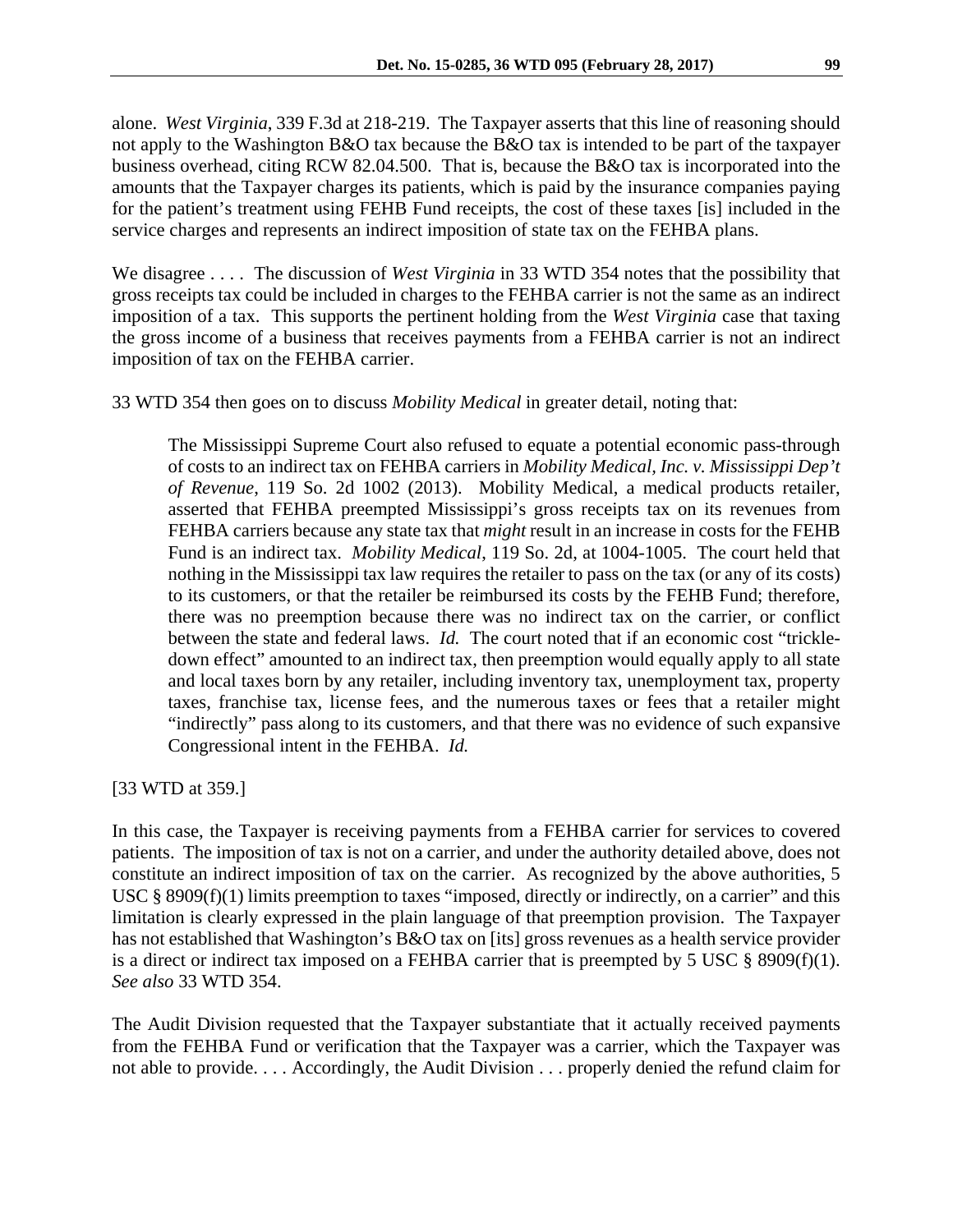tax paid on the charges for patients covered by FEHBA plans. We sustain the Audit Division and deny the Taxpayer's petition on this issue.

# 2. MA Coverage:

Taxpayer asserts that Washington's B&O tax on [its] gross revenues received from insurance carriers who receive payments from the Medicare program is preempted by 42 CFR § 422.404, which provides:

§ 422.404 State premium taxes prohibited.

(a) Basic rule. No premium tax, fee, or other similar assessment may be imposed by any State, . . . with respect to any payment CMS makes on behalf of MA enrollees under subpart G of this part, or with respect to any payment made to MA plans by beneficiaries, or payment to MA plans by a third party on a beneficiary's behalf.

(b) Construction. Nothing in this section shall be construed to exempt any MA organization from taxes, fees, or other monetary assessments related to the net income or profit that accrues to, or is realized by, the organization from business conducted under this part, if that tax, fee, or payment is applicable to a broad range of business activity.

(Emphasis added.) The terms "MA organization" and "MA plan" are defined in 42 CFR 422.2 as follows:

MA organization means a public or private entity organized and licensed by a State as a risk-bearing entity (with the exception of provider-sponsored organizations receiving waivers) that is certified by [Center for Medicare & Medicaid Services ("CMS")] as meeting the MA contract requirements.

MA plan means health benefits coverage offered under a policy or contract by an MA organization that includes a specific set of health benefits offered at a uniform premium and uniform level cost-sharing to all Medicare beneficiaries residing in the service area of the MA plan . . . .

(Emphasis added.) Similar to the FEHBA preemption provisions addressed above, 42 CFR 422.404 is limited to . . . payments made by CMS from the federal fund. Here, the Taxpayer is not a MA plan or a MA organization because it is not a risk-bearing entity and does not receive payments directly from CMS or the Medicare fund. The Taxpayer receives payments from private insurers participating in MA plans for health services provided to their patients who are MA enrollees. Washington's B&O tax on Taxpayer's gross receipts from health services is not a tax or other assessment imposed "with respect to any payment CMS makes on behalf of MA enrollees . . . or any payment made to MA plans . . . ;" and accordingly, is not prohibited by 42 CFR 422.404(a).

The Taxpayer asserts that the payments it receives should be considered as an "other similar assessment" made on behalf of MA enrollees. However, the Taxpayer has not established that it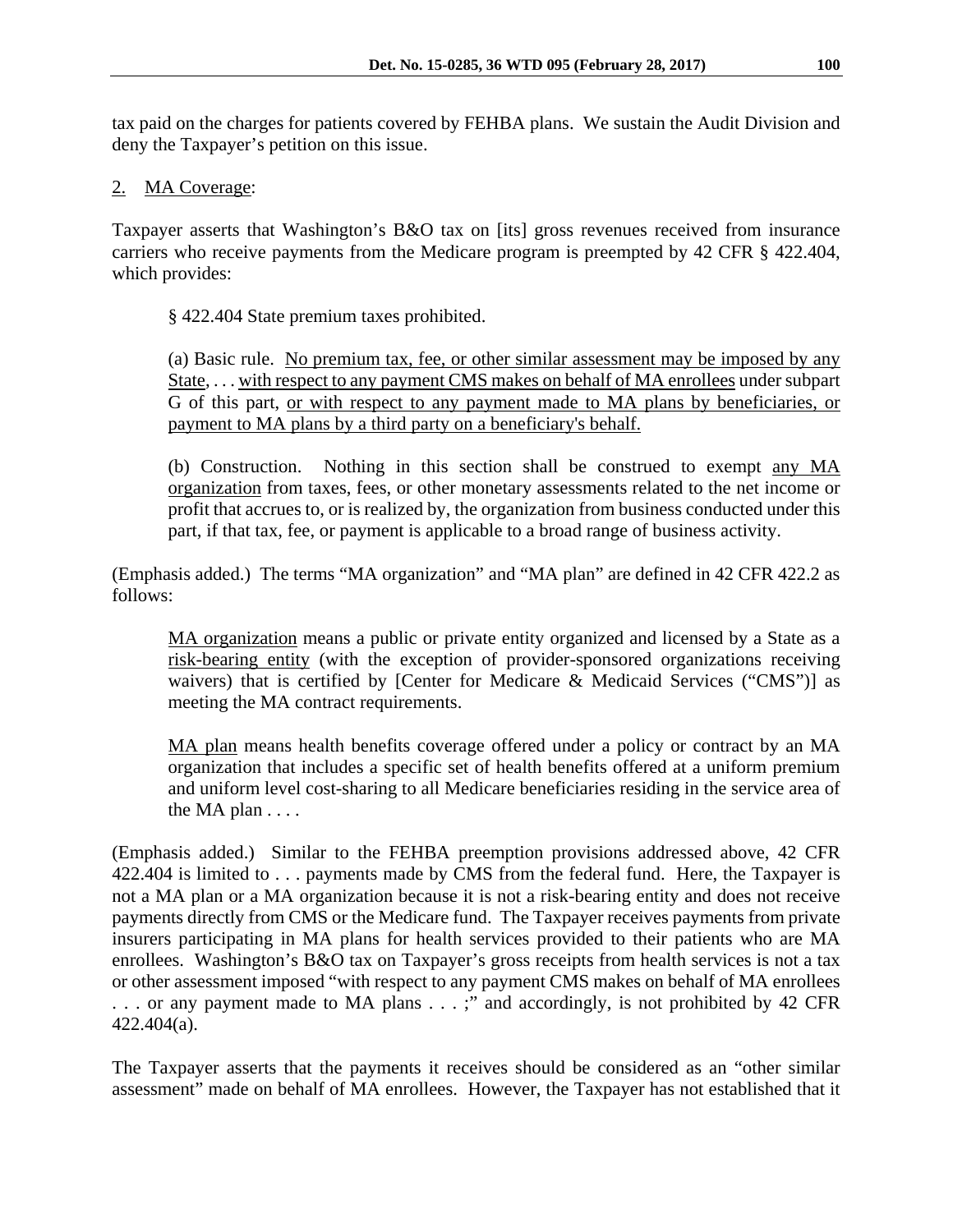is either a MA organization or a MA plan. Thus, similar to the FEHBA preemption provisions discussed previously, the Taxpayer has failed to establish that it is an entity to whom the preemption provisions apply. Instead, the Taxpayer is receiving payment from insurance companies participating in MA plans and, as such, there is no applicable provision preempting the imposition of tax.

The Taxpayer also asserts that the insurance companies offering the MA plan coverage are acting as agents of the Taxpayer and, therefore, the Taxpayer should be considered to be receiving funds directly from the CMS as they are a "similar health care organization" under WAC 458-20-233 (Rule 233).

All medical service bureaus, medical service corporations, hospital service associations, and similar health care organizations engaging in business within this state are subject to the provisions of the B&O tax and are taxable under the service and other business activities classification upon their gross income. WAC 458-20-233 (Rule 233). Insofar as tax liability is concerned, it is immaterial that such organizations may be incorporated as charitable or nonprofit corporations. *Id*. The rule also addresses the possible deduction of amounts received as an agent and provides:

Certain of these organizations operate under contracts by the terms of which the bureau or association acts solely as the agent of a physician, hospital, or ambulance company in offering to its members or subscribers medical and surgical services, hospitalization, nursing, and ambulance services. In computing tax liability such bureaus and associations, therefore, will be entitled to deduct from their gross income the amounts paid to member physicians, hospitals and ambulance companies. No deduction will be allowed with respect to amounts retained as surplus or reserve accounts or to amounts expended for the purchase of supplies or for any other expense of the bureau or association other than as provided herein.

Rule 233.

We have previously addressed the three essential requirements of a similar health care organization, for purposes of Rule 233: 1) that it has a membership or group of subscribers, 2) that in return for a fee or premium, it provides to its members or subscribers a range of medical and/or surgical services, and 3) that, by contract, its relationship to the physicians who provide services is that of agent to principal. Det. No. 89-512, 8 WTD 373 (1989); Det. No. 87-332, 4 WTD 205 (1987). The Taxpayer has not detailed that it meets any of these essential requirements, nor has it provided any contractual evidence or documentation that indicates that it is acting solely as an agent. Accordingly, we find no basis to apply the provisions of Rule 233 to the Taxpayer.

The Taxpayer cites a Board of Tax Appeals Decision, *Group Health Northwest v. Dep't. of Revenue*, BTA Docket No. 91-11 (1992) (*Group Health Northwest)* and asserts that its relationship with the MA plans is functionally the same as that of the health care organizations such as Group Health, an HMO covered by Rule 233. We note initially that the BTA itself subsequently limited application of its *Group Health Northwest* decision to HMOs, and the Taxpayer is not an HMO. *Charles A. Pilcher, M.D. v. Dep't of Revenue,* BTA Docket No. 46920 (1996), *affirmed*, *Pilcher v. Dep't. of Revenue*, 112 Wn. App. 428, 49 P.3d 947 (2002). Additionally, we find no authority that supports